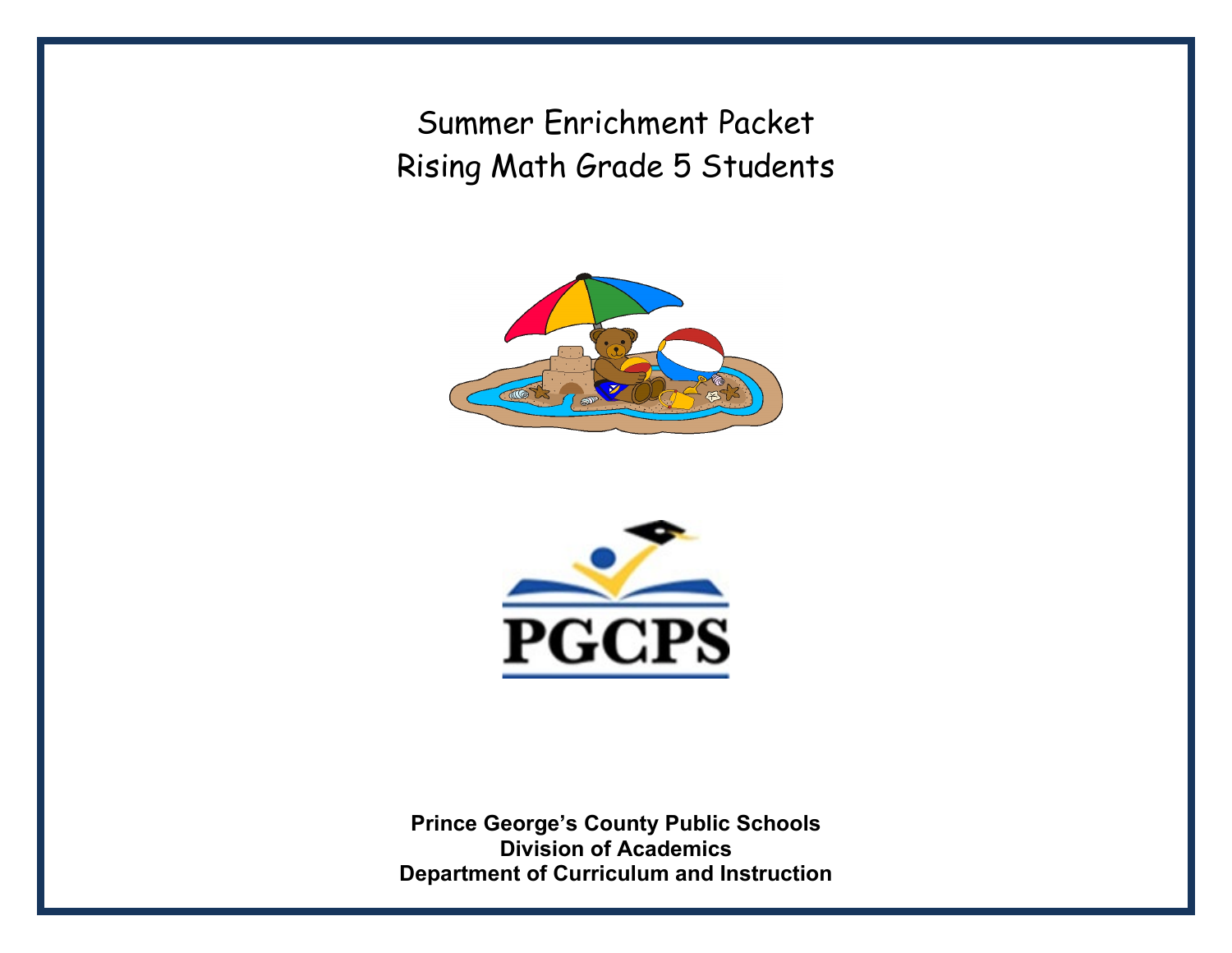## **BOARD OF EDUCATION OF PRINCE GEORGE'S COUNTY, MARYLAND**

**Alvin Thornton**, Ph.D., *Chair* **Edward Burroughs III,** *Vice-Chair, District 8* **David Murray**, *District 1* **Joshua M. Thomas**, *District 2* **Pamela Boozer-Strother**, *District 3* **Bryan Swann**, *District 4* **Raaheela Ahmed,** *District 5* **Belinda Queen,** *District 6* **K. Alexander Wallace**, *District 7* **Sonya Williams**, *District 9* **Curtis Valentine, M.P.P.**, *Board Member* **Paul Monteiro***, Board Member* **Sandra D. Shephard***, Board Member* **Joshua Omolola**, *Student Board Member* **Monica E. Goldson, Ed.D.**, *Secretary/Treasurer and Chief Executive Officer*

**Kara Libby, Ed.D.** *Chief Academic Officer*

**Judith J. White, Ed.D.** *Director, Curriculum and Instruction*

**Mrs. Joneida Nelson - Generette** *Instructional Supervisor, Elementary Mathematics*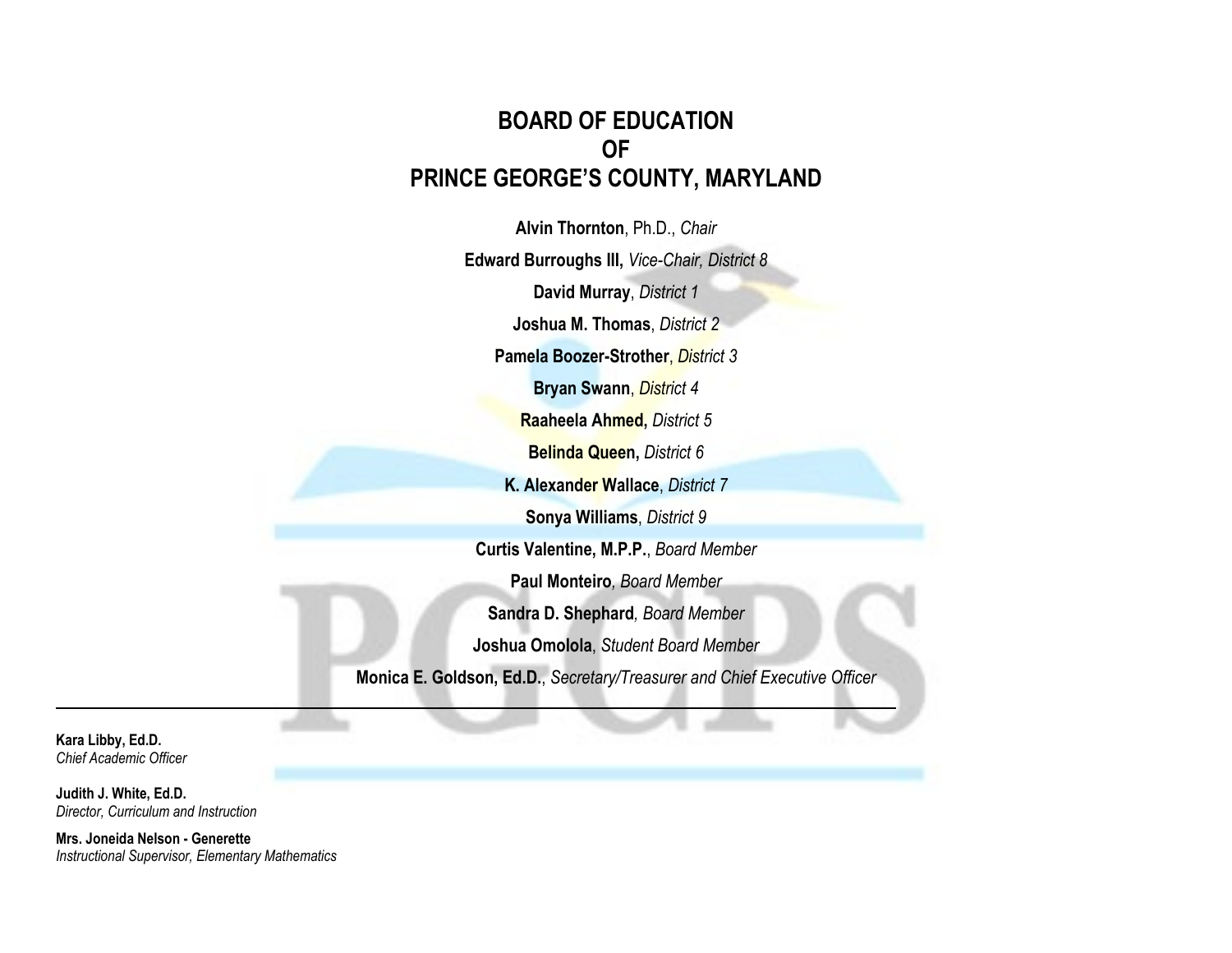You have learned so much in math this year! This packet is a compilation of important mathematical concepts and skills that you are expected to know prior to moving to the next level and exposure to new items for the upcoming year. These examples focus on both mathematical skills and problem solving. While you may use calculators and other tools as needed, be prepared to explain the reasoning behind your answers. Some problems require answers from previous activities but, overall, you may do the problems in any order or any day that you choose. Create a math journal by stapling sheets of paper together or use a notebook to show your work.

A list of books and resources needed are included at the end of each grade level packet. Have a happy and safe summer!

*Prince George's County Public Schools Mathematics*

*Manipulatives-Modeling-Monitoring-Mastery*  $\sqrt{2}$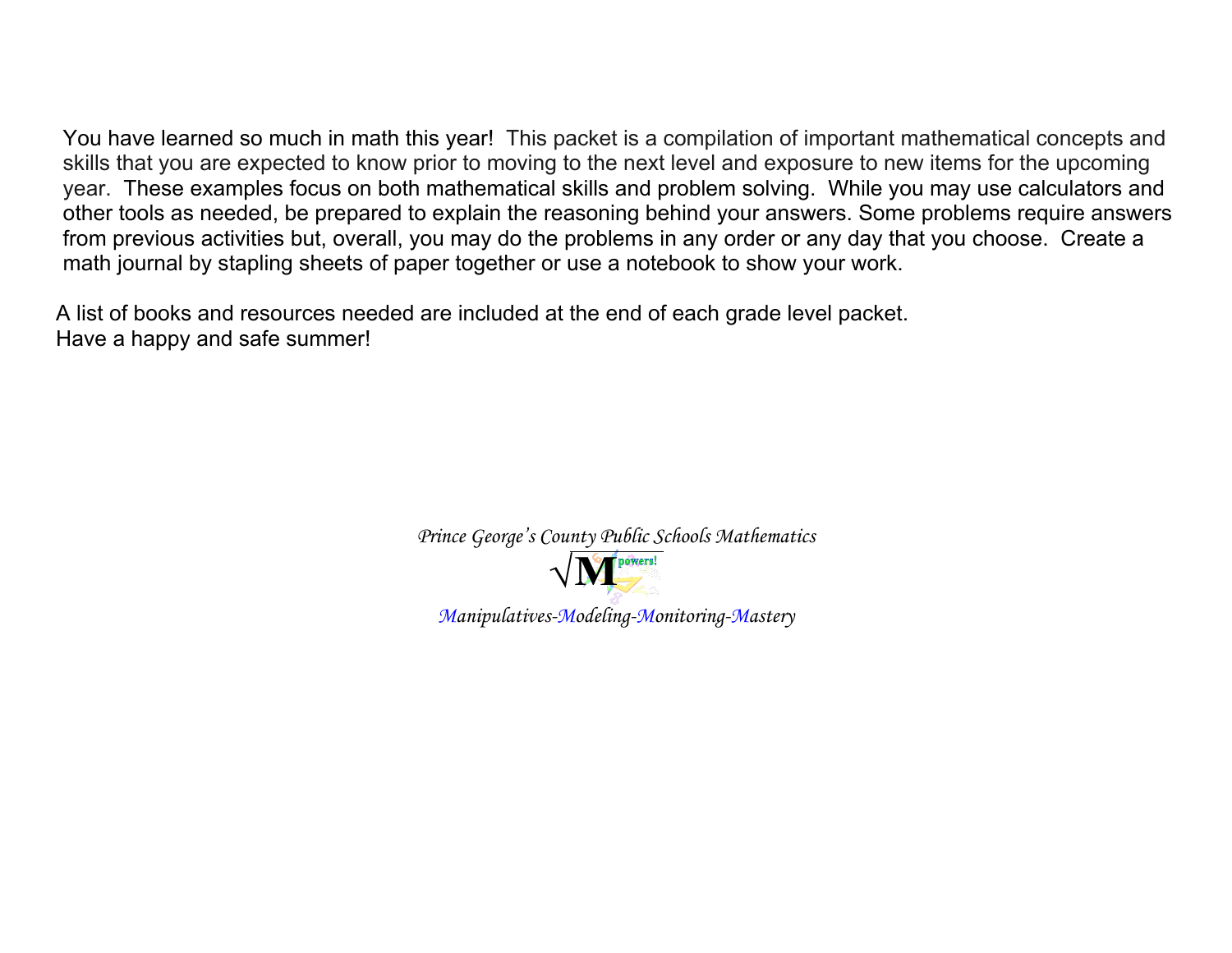## Rising Math Grade 5 Students

Some indicators that students leaving Grade 4 should be able to perform include, but are not limited to:

- Generate and analyze repeating and growing patterns
- Generalize place value understanding to 1,000,000
- Determine equivalent fractions
- Describe and analyze two-dimensional shapes
- Draw points, lines, and line segments
- Draw parallel and perpendicular lines
- Identify lines of symmetry for two-dimensional figures
- Measure and draw angles
- Fluently add and subtract multi-digit numbers
- Determine equivalent units of time
- Add and subtract to determine intervals of time
- Interpret line plots
- Identify factors and multiples
- Multiply whole numbers: one digit by four digits, two digits by two digits
- Divide whole numbers: up to four digits by one digit
- Represent mixed numbers, improper and proper fractions on a number line
- Determine perimeter and area
- Compare fractions with or without using the symbols  $(>, <, or =)$
- Decompose a fraction into a sum of fractions
- Add and subtract mixed numbers with like denominators
- Multiply a fraction by a whole number
- Compare order, and describe decimals to the hundredths place with or without using the symbols  $(>,<, or =)$

Throughout the summer continue to practice for fluency all basic fact operations, recognize and understand benchmark fractions, and think mathematically! Be sure to check out our enrichment math lessons on **PGCPS TV (Comcast Channel 96/Verizon Channel 38)** beginning July 1st.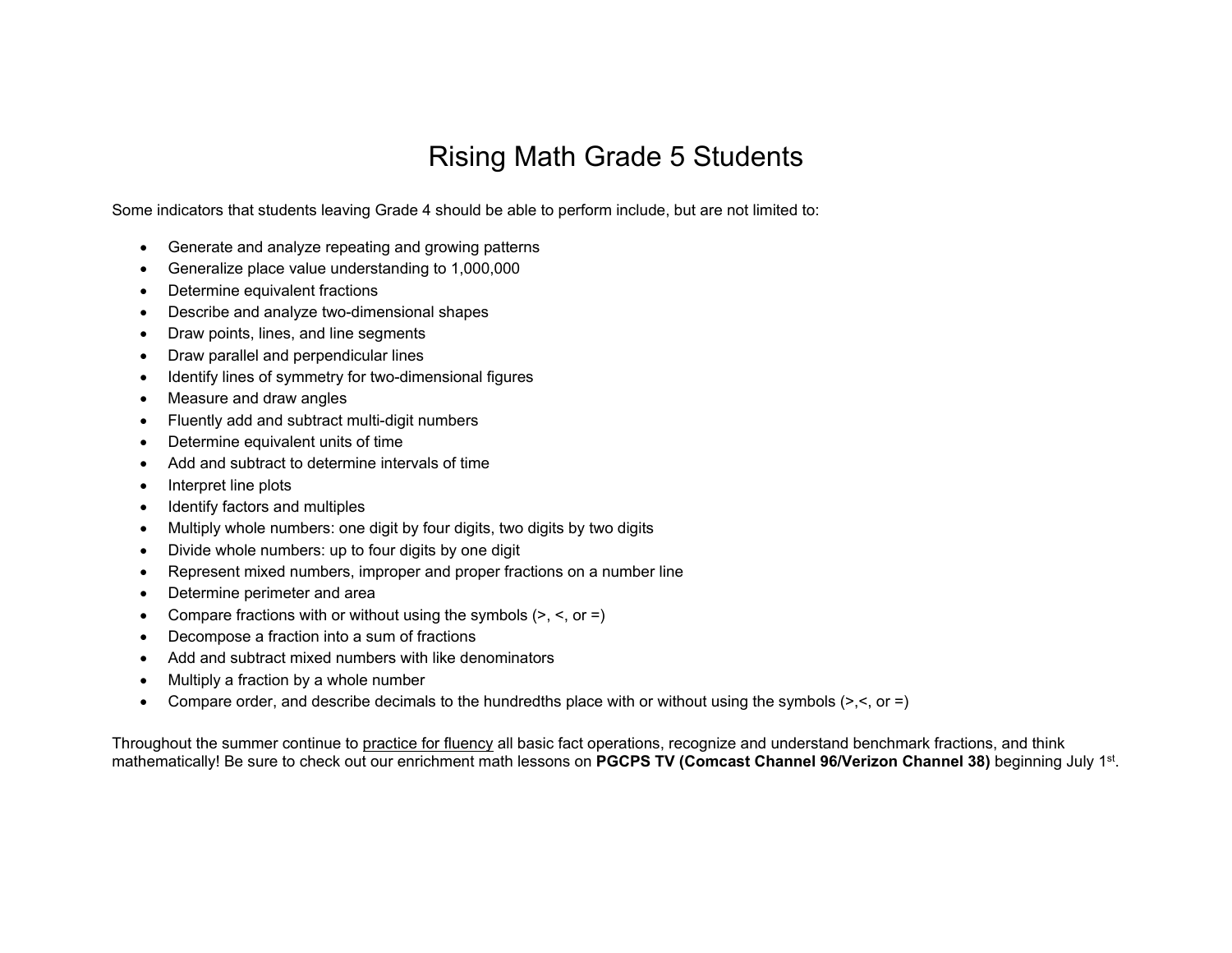| Week 1                                                                                                                                                                               |                                                                                                                                                                                                                                                                                                                                                                                            |                                                                                                                                                                                                    |                                                                                                                                                   |                                                                                                                                               |
|--------------------------------------------------------------------------------------------------------------------------------------------------------------------------------------|--------------------------------------------------------------------------------------------------------------------------------------------------------------------------------------------------------------------------------------------------------------------------------------------------------------------------------------------------------------------------------------------|----------------------------------------------------------------------------------------------------------------------------------------------------------------------------------------------------|---------------------------------------------------------------------------------------------------------------------------------------------------|-----------------------------------------------------------------------------------------------------------------------------------------------|
| Look in a catalogue/or online<br>for the price of a game you<br>want. Determine how much<br>change you will receive if you<br>paid with \$100.00. Count your<br>change for a parent. | Read a math book from the<br>attached list of books.                                                                                                                                                                                                                                                                                                                                       | Find a recipe. Order the<br>fractions from least to<br>greatest.                                                                                                                                   | List the factors of 93. Write the<br>divisibility rule(s) that works<br>for 93.                                                                   | How many:<br>Tenths in 1?<br>Hundredths in 1?<br>Thousandths in 1?<br>Ten-thousandths in 1?<br>Explain your answer.                           |
| Week 2                                                                                                                                                                               |                                                                                                                                                                                                                                                                                                                                                                                            |                                                                                                                                                                                                    |                                                                                                                                                   |                                                                                                                                               |
| <b>Estimate and then measure</b><br>the length and height of your<br>bed in inches. Convert the<br>measurements from inches to<br>feet.                                              | Mark McGwire's 70th homerun<br>ball sold for about \$3,000,000.<br>Babe Ruth, an earlier homerun<br>king, hit 60 in 1927. Suppose<br>that Ruth's ball was valued at<br>\$3,000.00 in 1927 and, like<br>many good investments,<br>doubled its value every seven<br>years. Would you rather have<br>had the value of Ruth's ball or<br>McGwire's in 1999? What<br>would the values be today? | In your math journal, draw<br>rectangular arrays for:<br>1. $12 \times 6 =$<br>2. 15 groups of 9<br>Create 3 additional rectangular<br>arrays and ask a friend to write<br>the equations for each. | In your math journal, write<br>how many minutes there are in<br>2 hours? How many seconds<br>are in 2 hours? Show how you<br>got your answer.     |                                                                                                                                               |
| Week 3                                                                                                                                                                               |                                                                                                                                                                                                                                                                                                                                                                                            |                                                                                                                                                                                                    |                                                                                                                                                   |                                                                                                                                               |
|                                                                                                                                                                                      | What could be the measures<br>of two acute angles if the sum<br>of the two angles is an obtuse<br>angle? Explain your answer.                                                                                                                                                                                                                                                              | $\overline{7}$<br>5 <sup>1</sup><br>Is the sum of $6-$ and $4-$<br>closer to 11 or 12? Explain<br>your answer.                                                                                     | Suppose the current time is<br>4:45 p.m. and the train is due<br>to arrive in 14 and a quarter<br>hours. What time is the train<br>due to arrive? | List the multiples of 6 and 8<br>that are less than 100. Circle<br>the common multiples. What is<br>the least common multiple for<br>6 and 8? |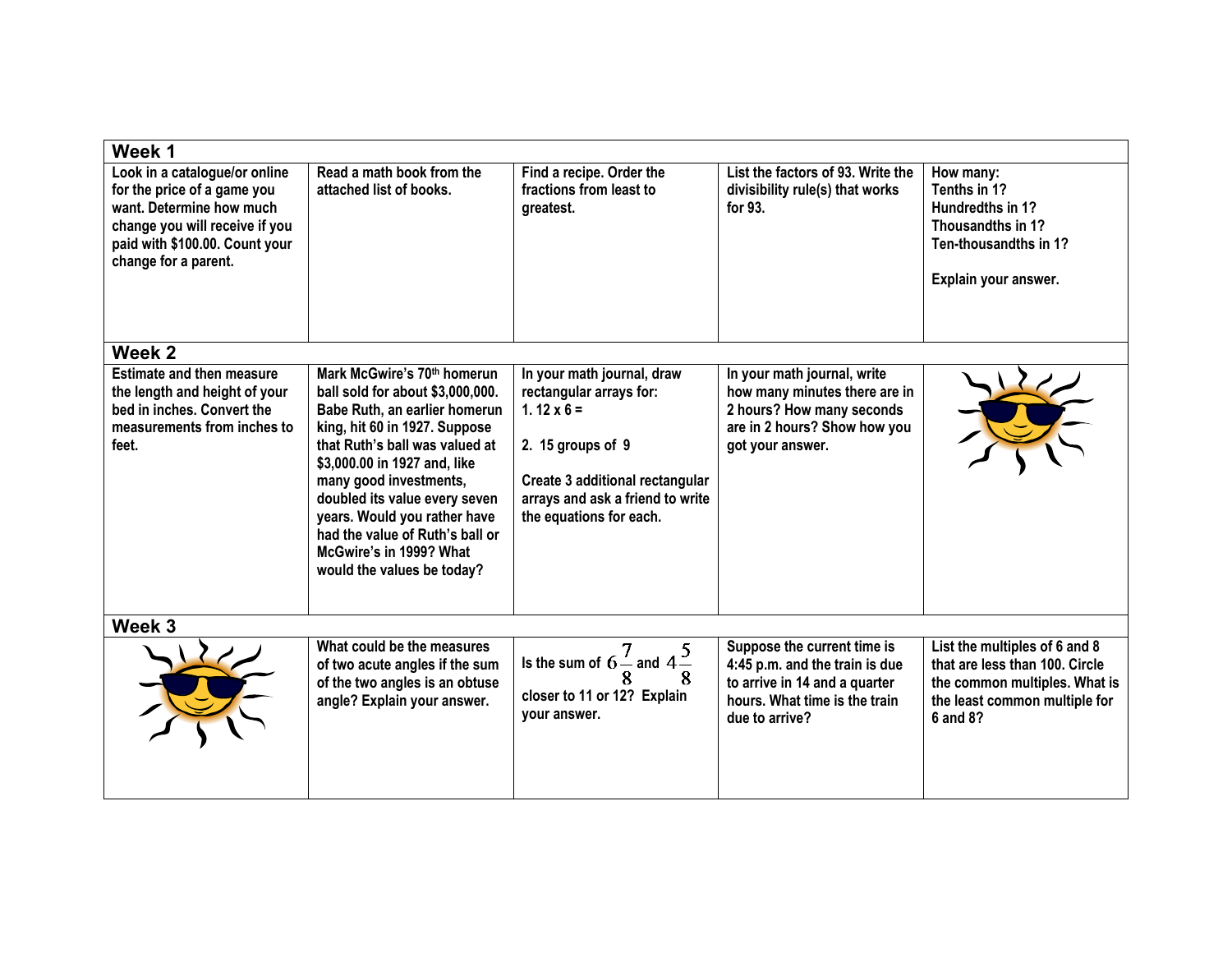| Week 4                                                                                                                                                                                   |                                                                                                                                                                  |                                                                                                                                                                                                                                                         |                                                                                                                                                                                                   |                                                                                                                                                           |
|------------------------------------------------------------------------------------------------------------------------------------------------------------------------------------------|------------------------------------------------------------------------------------------------------------------------------------------------------------------|---------------------------------------------------------------------------------------------------------------------------------------------------------------------------------------------------------------------------------------------------------|---------------------------------------------------------------------------------------------------------------------------------------------------------------------------------------------------|-----------------------------------------------------------------------------------------------------------------------------------------------------------|
| Ms. Hill divided 4th graders<br>into groups of 7. If there are 45<br>fourth graders, how many are<br>not yet in a group? Explain<br>vour answer.                                         | Read a math book from the<br>attached list of books.                                                                                                             | Find the area and perimeter of<br>your bedroom floor. Draw a<br>picture and label the<br>dimensions on the graph<br>paper. Paste in your math<br>journal. What unit of<br>measurement did you use to<br>find the area and perimeter of<br>your bedroom? | Estimate your parents' weight<br>in pounds and record. Then,<br>using a scale record your<br>parents' actual weight. What is<br>the difference between your<br>estimate and the actual<br>weight? | Write the number 23.69 as a<br>fraction, in word form, and<br>expanded form. Also draw a<br>model using place value<br>blocks to represent the<br>number. |
| Week 5                                                                                                                                                                                   |                                                                                                                                                                  |                                                                                                                                                                                                                                                         |                                                                                                                                                                                                   |                                                                                                                                                           |
| Look in magazines for pictures<br>of angles. Cut out and paste 2<br>examples of right angles,<br>acute angles, and obtuse<br>angles. Be sure to label each<br>angle.                     | Solve the following problems<br>in your math journal. Reduce<br>to simplest form:<br>1. $\frac{1}{2} + \frac{3}{4} = ?$<br>2. $1\frac{5}{8}$ - $\frac{7}{8}$ = ? | A ticket at an amusement park<br>costs \$49.99 for adults and<br>\$39.99 for a child over the age<br>of 2. How much will it cost for<br>2 adults, an 11-year-old and a<br>1-year-old? Show your work.                                                   | <b>Estimate the measures of the</b><br>angles between your fingers<br>when you spread out your<br>hand.                                                                                           | A rule for a given pattern is<br>add 6. Starting with the<br>number 3, list the next 9<br>numbers. Describe all<br>features of this pattern.              |
| Week 6                                                                                                                                                                                   |                                                                                                                                                                  |                                                                                                                                                                                                                                                         |                                                                                                                                                                                                   |                                                                                                                                                           |
| Determine if this number<br>sentence is balanced: $3 \times 12 =$<br>100 $\div$ 2? If it is not balanced,<br>add more numbers and<br>operations to one (or both)<br>sides to balance it! | Create a story problem (with<br>the answer) focusing on<br>elapsed time for a family<br>member to solve.                                                         | Find the largest container in<br>your house and estimate how<br>much water it will hold. Record<br>the estimate and the actual<br>amount in cups, quarts, pints,<br>and gallons.                                                                        | Take a walk around your<br>neighborhood with a family<br>member and make a map of<br>the streets. Label the streets<br>as parallel or intersecting<br>lines.                                      |                                                                                                                                                           |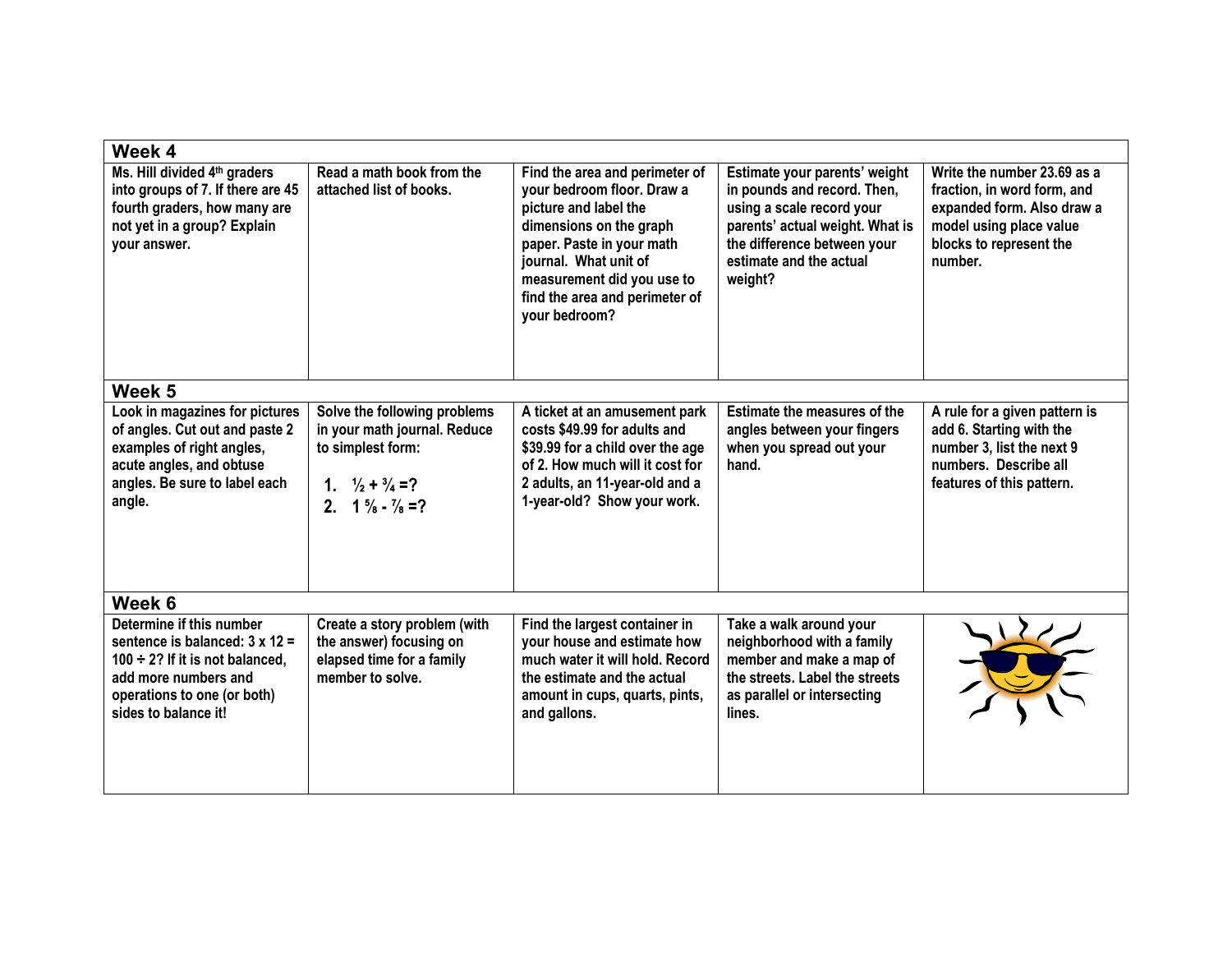| Week 7                                                                                                                                                                                                                         |                                                                                                                   |                                                                                                                                                                                                             |                                                                                                                                                                                                                                                                                                                       |                                                      |
|--------------------------------------------------------------------------------------------------------------------------------------------------------------------------------------------------------------------------------|-------------------------------------------------------------------------------------------------------------------|-------------------------------------------------------------------------------------------------------------------------------------------------------------------------------------------------------------|-----------------------------------------------------------------------------------------------------------------------------------------------------------------------------------------------------------------------------------------------------------------------------------------------------------------------|------------------------------------------------------|
| The cost of a sofa your mom<br>wants to buy is \$820.00. It is<br>on sale for \$699.00. Estimate<br>the difference between the<br>regular and the sale price.<br>Determine the actual<br>difference between the two<br>prices. | In your math journal, list 5<br>fractions that are equivalent to<br>$\frac{3}{8}$ .                               | There are 365 days in a year.<br>Divide the number of days in a<br>year by the number of people<br>who live with you. Before<br>dividing, estimate the quotient.<br>Show your work in your math<br>journal. | Solve in your math journal:<br>Jennifer buys 5 yards of fabric<br>to make pillows. Each pillow<br>needs 25 inches. Will she have<br>enough fabric to make 9<br>pillows? If not, how much<br>more fabric will she need? If<br>she has enough, can she make<br>more pillows? Show your work<br>and explain your answer. | Read a math book from the<br>attached list of books. |
| Week 8                                                                                                                                                                                                                         |                                                                                                                   |                                                                                                                                                                                                             |                                                                                                                                                                                                                                                                                                                       |                                                      |
| Draw a picture of a<br>playground. Be sure to include<br>3 obtuse angles, 2 acute<br>angles, and 4 right angles.                                                                                                               | Find the unknown(p):<br>$352 + p = 924$<br>$700 - p = 254$<br>2.<br>$25 \times p = 175$<br>$400 \div p = 8$<br>4. | Juan goes to the grocery<br>store. He spends \$87.88 a<br>week. Estimate how much<br>Juan will spend in one month.<br>Explain how you got your<br>answer.                                                   | Noriko multiplies 13 x 45. What<br>are the partial products? Draw<br>an area model to show the<br>partial products.                                                                                                                                                                                                   |                                                      |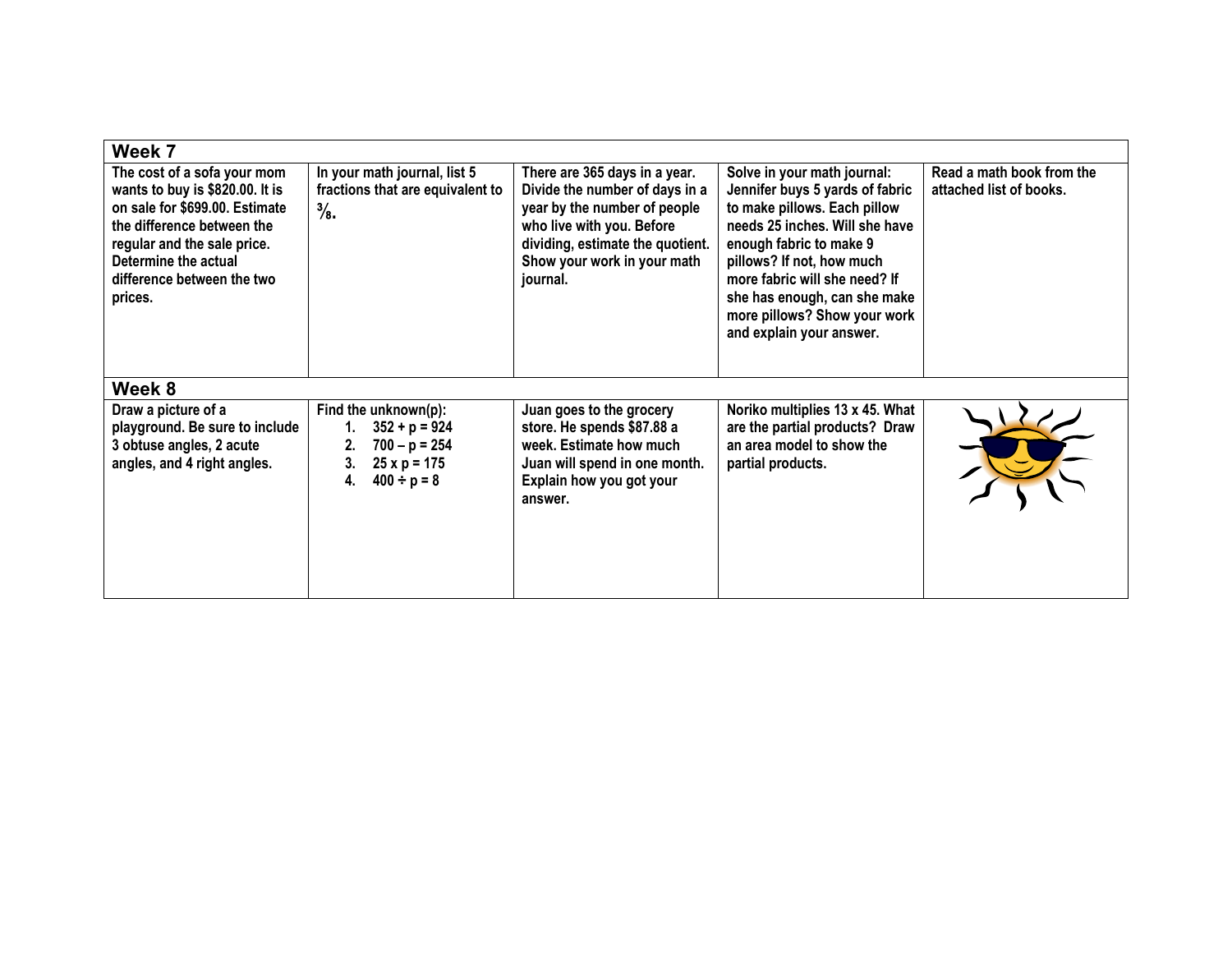## **Suggested Math Reading for Intermediate Grades**

| <b>Title</b>                                                                  | Author                        |
|-------------------------------------------------------------------------------|-------------------------------|
| 1. If You Made a Million                                                      | David M. Schwartz             |
| 2. Is a Blue Whale the Biggest Thing There Is?<br>(Size)                      | <b>Robert E. Wells</b>        |
| <b>Math for All Seasons</b><br>3.                                             | <b>Greg Tang</b>              |
| 4. The Go-Around Dollar                                                       | <b>Barbara Johnston Adams</b> |
| 5. The Cat in Numberland                                                      | <b>Ivar Ekeland</b>           |
| 6. Cook-A-Doodle-Doo! (Capacity)                                              | <b>Susan Stevens Crummel</b>  |
| 7. The Grapes of Math                                                         | <b>Greg Tang</b>              |
| 8. Math Potatoes: Mind-Stretching Brain Food                                  | <b>Greg Tang</b>              |
| 9. The Story of Clocks and Calendars                                          | <b>Betsy Maestro</b>          |
| 10. Full House: An Invitation to Fractions                                    | Dayle Ann Dodds               |
| 11. A Cloak for the Dreamer (Shapes)                                          | Aileen Friedman               |
| 12. A Fly on the Ceiling (Ordered Pairs)                                      | <b>Julie Glass</b>            |
| 13. Cubes, Cones, Cylinders, and Spheres                                      | <b>Tana Hoban</b>             |
| 14. Grandfather Tang's Story (Spatial/Shapes)                                 | <b>Ann Tompert</b>            |
| 15. Sir Cumference and the Dragon of Pi<br>(Circles)                          | <b>Cindy Neuschwander</b>     |
| 16. Sir Cumference and the Great Knight of<br><b>Angleland (Angles)</b>       | <b>Cindy Neuschwander</b>     |
| 17. The Adventures of Penrose                                                 | <b>Theoni Pappas</b>          |
| 18. Three Pigs, One Wolf, and Seven Magic<br><b>Squares (Tangrams/Shapes)</b> | <b>Grace Maccarone</b>        |
| 19. What's Your Angle, Pythagoras? (Angles)                                   | <b>Julie Ellis</b>            |
| 20. X Marks the Spot! (Ordered Pairs)                                         | <b>Lucille Recht Penner</b>   |